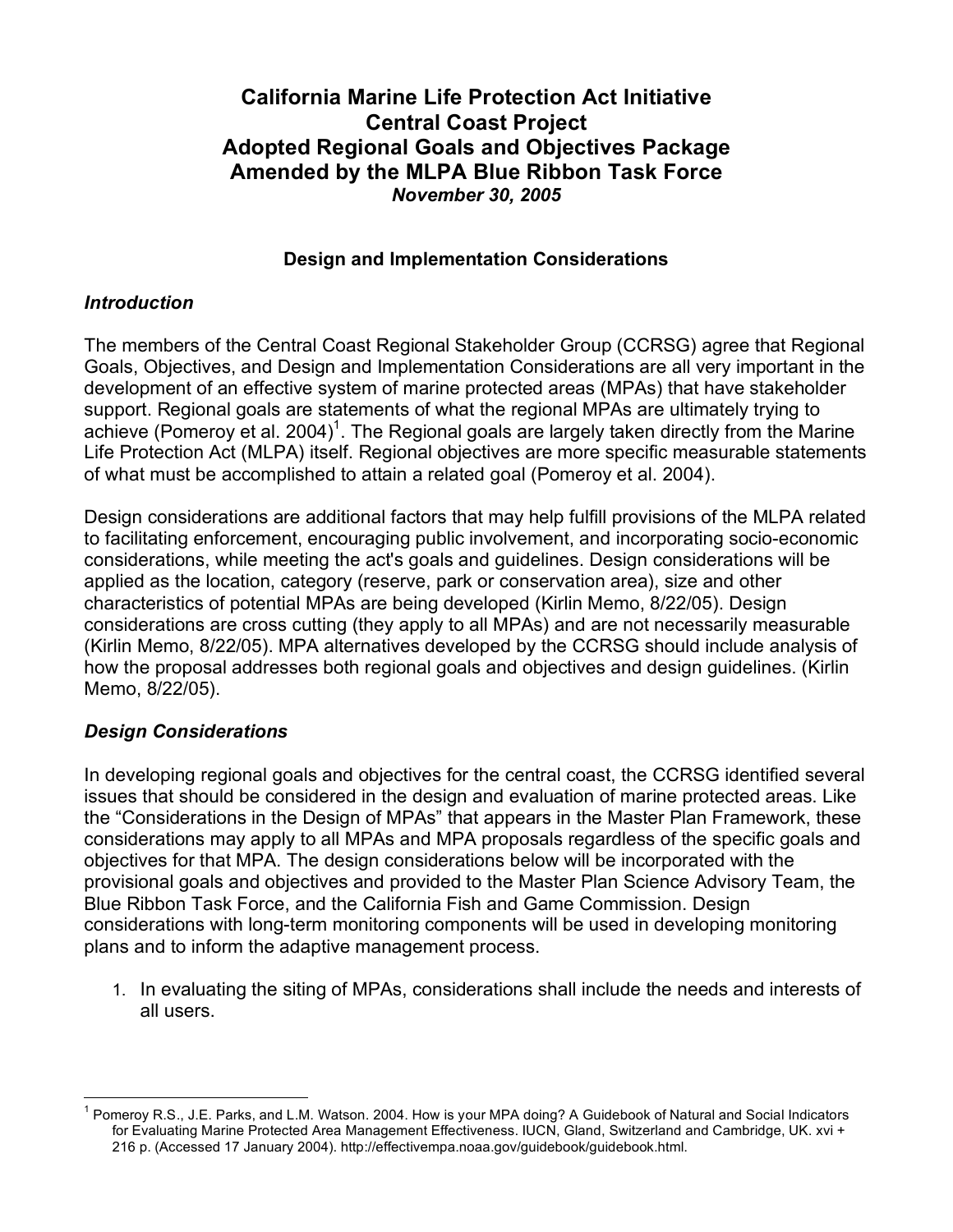- 2. Recognize relevant portions of existing state and federal fishery management areas and regulations, to the extent possible, when designing new MPAs or modifying existing ones.
- 3. To the extent possible, site MPAs to prevent fishing effort shifts that would result in serial depletion.
- 4. When crafting MPA proposals, include considerations for design found in the Nearshore Fishery Management Plan<sup>2</sup> and the draft Abalone Recovery and Management Plan.<sup>3</sup>
- 5. In developing MPA proposals, consider how existing state and federal programs address the goals and objectives of the MLPA and the central coast region as well as how these proposals may coordinate with other programs.
- 6. To the extent possible, site MPAs adjacent to terrestrial federal, state, county, or city parks, marine laboratories, or other "eyes on the water" to facilitate management, enforcement, and monitoring.
- 7. To the extent possible, site MPAs to facilitate use of volunteers to assist in monitoring and management.
- 8. To the extent possible, site MPAs to take advantage of existing long-term monitoring studies.

 $\overline{a}$ 

<sup>&</sup>lt;sup>2</sup>Design considerations from Nearshore Fishery Management Plan:

<sup>1.</sup> Restrict take in any MPA [intended to meet the NFMP goals] so that the directed fishing or significant bycatch of the 19 NFMP species is prohibited.

<sup>2.</sup> Include some areas that have been productive fishing grounds for the 19 NFMP species in the past but are no longer heavily used by the fishery.

<sup>3.</sup> Include some areas known to enhance distribution or retain larvae of NFMP species

<sup>4.</sup> Consist of an area large enough to address biological characteristics such as movement patterns and home range. There is an expectation that some portion of NFMP stocks will spend the majority of their life cycle within the boundaries of the MPA.

<sup>5.</sup> Consist of areas that replicate various habitat types within each region including areas that exhibit representative

<sup>3</sup> Design considerations from draft Abalone and Recovery and Management Plan:

Proposed MPA sites should satisfy at least four of the following criteria.

<sup>1.</sup> Include within MPAs suitable rocky habitat containing abundant kelp and/or foliose algae

<sup>2.</sup> Insure presence of sufficient populations to facilitate reproduction.

<sup>3.</sup> Include within MPAs suitable nursery areas, in particular crustose coralline rock habitats in shallow waters that include microhabitats of moveable rock, rock crevices, urchin spine canopy, and kelp holdfasts.

<sup>4.</sup> Include within MPAs the protected lee of major headlands that may act as collection points for water and larvae.

<sup>5.</sup> Include MPAs large enough to include large numbers of abalone and for research regarding population dynamics.

<sup>6.</sup> Include MPAs that are accessible to researchers, enforcement personnel, and others with a legitimate interest in resource protection.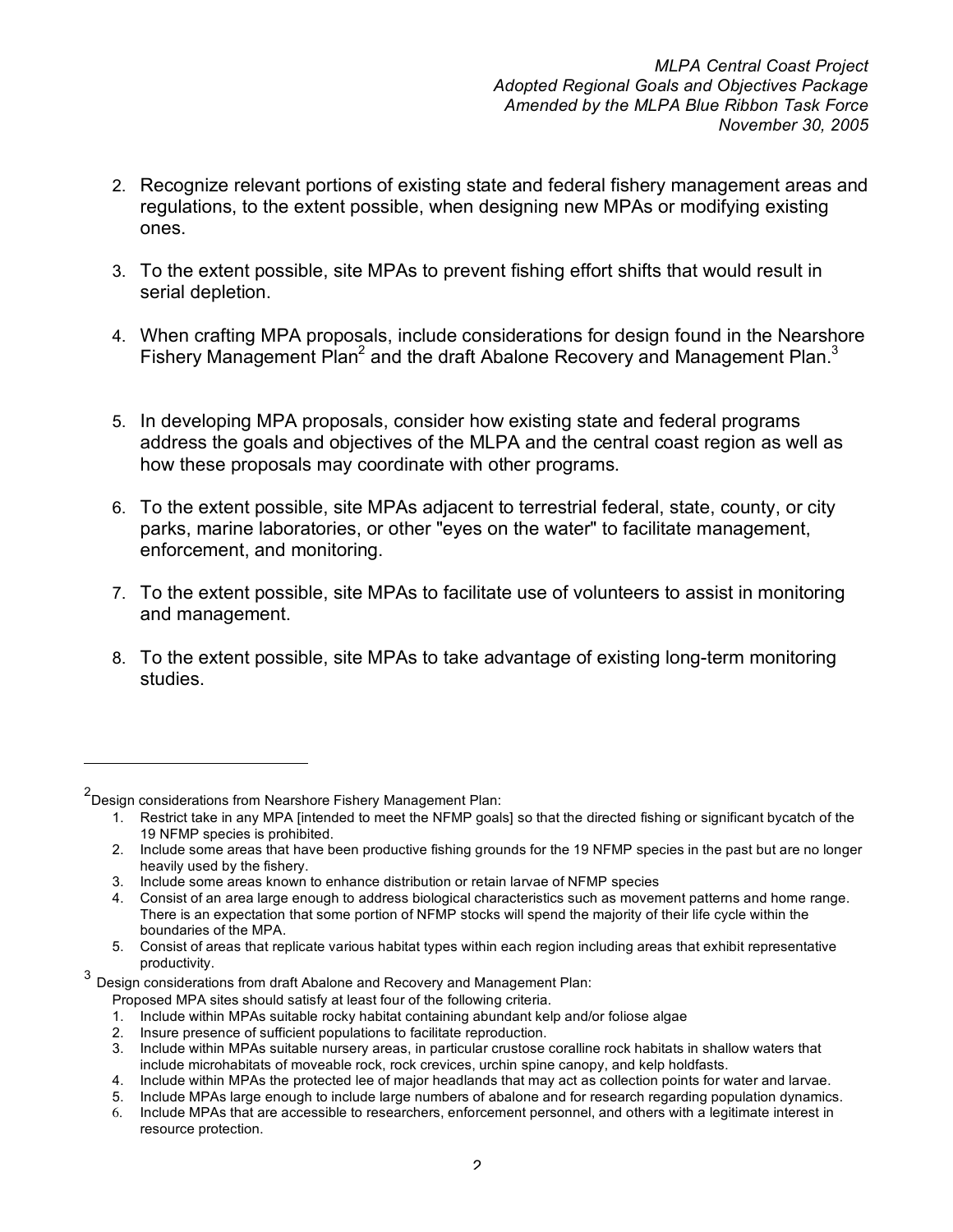9. To the extent possible, design MPA boundaries that facilitate ease of public recognition and ease of enforcement.

# *Implementation Considerations*

Implementation considerations arise after the design of MPAs as the California Department of Fish and Game and any other responsible agencies implement decisions of the California Fish and Game Commission and, if appropriate, the California Park and Recreation Commission, with funding from the Legislature or other sources.

- 1. Improve public outreach related to MPAs through the use of docents, improved signage, and production of an educational brochure for central coast MPAs.
- 2. When appropriate, phase the implementation of central coast MPAs to ensure their effective management, monitoring, and enforcement.
- 3. Ensure adequate funding for monitoring, management, and enforcement is available for implementing new MPAs. [In addition to approving this language, the BRTF also adopted three statements related to funding<sup>4</sup>]
- 4. Develop regional management and enforcement measures, including cooperative enforcement agreements, adaptive management, and jurisdictional maps, which can be effectively used, adopted statewide, and periodically reviewed.

# **Provisional Regional Objectives**

#### *Goal 1. To protect the natural diversity and abundance of marine life, and the structure, function, and integrity of marine ecosystems.*

- 1. Protect areas of high species diversity and maintain species diversity and abundance, consistent with natural fluctuations, of populations in representative habitats.
- 2. Protect areas with diverse habitat types in close proximity to each other.
- 3. Protect natural size and age structure and genetic diversity of populations in representative habitats.
- 4. Protect natural trophic structure and food webs in representative habitats.

 $4$  1. The MLPA requires development of a plan of protected areas, while implementing the program of protected areas occurs as resources are available (Section 2855[a]).

<sup>2.</sup> The adopted MLPA Master Plan Framework includes a feasibility analysis of proposed MPAs contingent upon funds reasonably expected to be available during implementation (Activity 3.4)

<sup>3.</sup> A lack of funding for implementation does not preclude designing and adopting MPAs.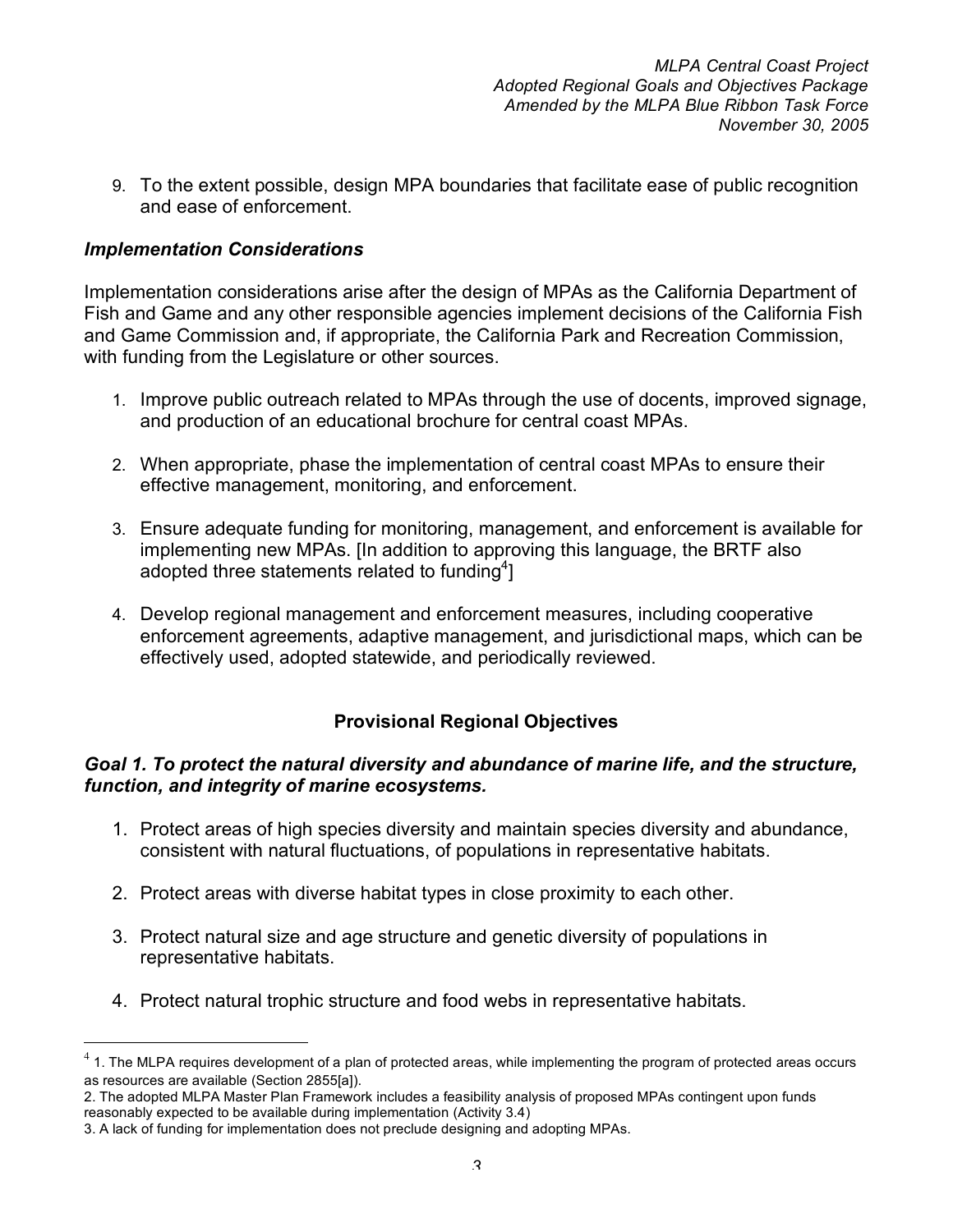5. Protect ecosystem structure, function, integrity and ecological processes to facilitate recovery of natural communities from disturbances both natural and human induced.

#### *Goal 2. To help sustain, conserve, and protect marine life populations, including those of economic value, and rebuild those that are depleted.*

- 1. Help protect or rebuild populations of rare, threatened, endangered, depleted, or overfished species, where identified, and the habitats and ecosystem functions upon which they rely.
- 2. Protect larval sources and restore reproductive capacity of species most likely to benefit from MPAs through retention of large, mature individuals.
- 3. Protect selected species and the habitats on which they depend while allowing the harvest of migratory, highly mobile, or other species where appropriate through the use of state marine conservation areas and state marine parks.

# *Goal 3. To improve recreational, educational, and study opportunities provided by marine ecosystems that are subject to minimal human disturbances, and to manage these uses in a manner consistent with protecting biodiversity.*

- 1. Ensure some MPAs are close to population centers and research and education institutions and include areas of traditional non-consumptive recreational use and are accessible for recreational, educational, and study opportunities.
- 2. To enhance the likelihood of scientifically valid studies, replicate appropriate MPA designations, habitats or control areas (including areas open to fishing) to the extent possible.
- 3. Develop collaborative scientific monitoring and research projects evaluating MPAs that link with fisheries management information needs, classroom science curricula, volunteer dive programs, and fishermen of all ages, and identify participants.
- 4. Protect or enhance recreational experience by ensuring natural size and age structure of marine populations.

# *Goal 4. To protect marine natural heritage, including protection of representative and unique marine life habitats in central California waters, for their intrinsic value.*

1. Include within MPAs the following habitat types: estuaries, heads of submarine canyons, and pinnacles.